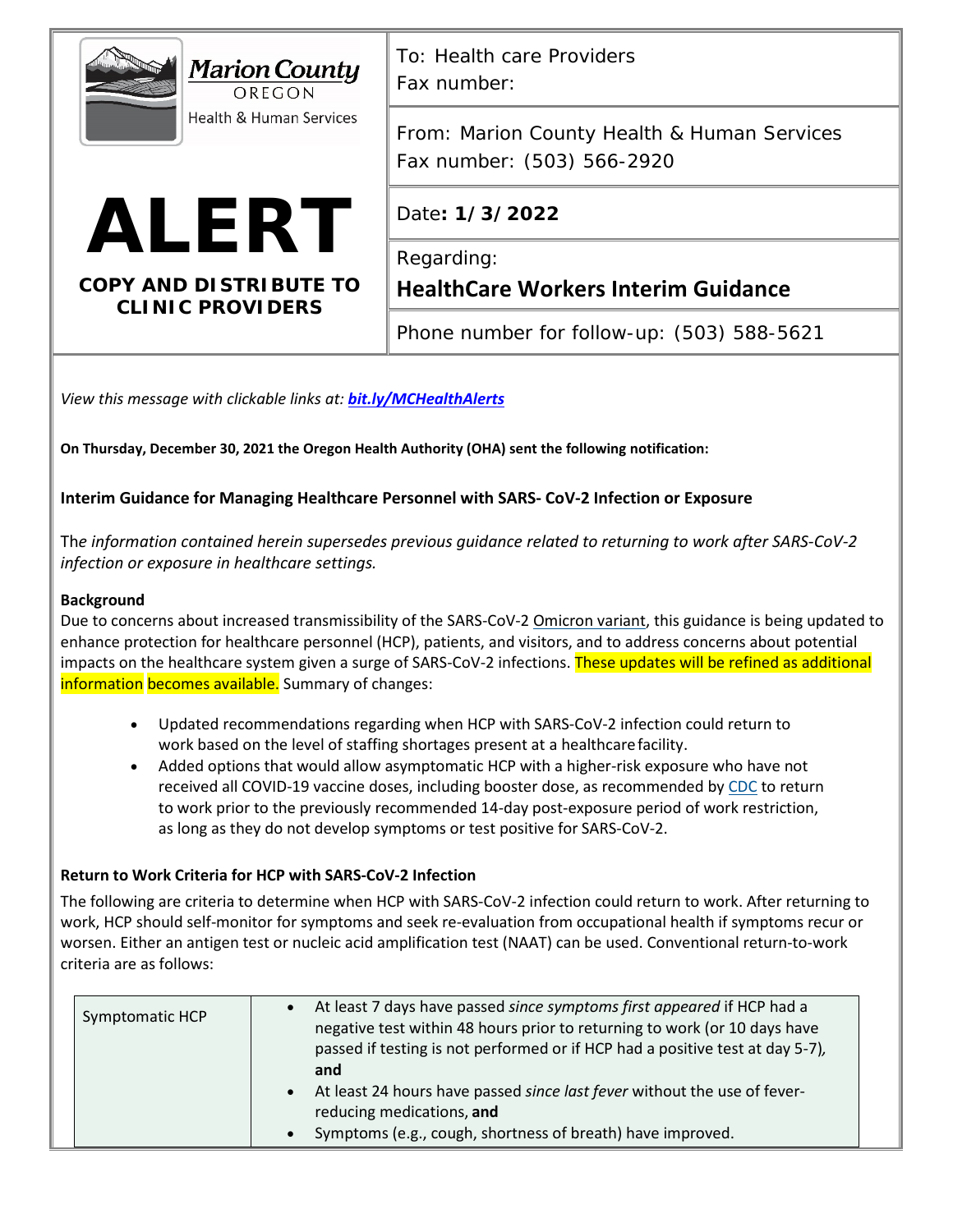|  |  | Asymptomatic HCP |
|--|--|------------------|
|  |  |                  |

At least 7 days have passed since the date of the HCP's first positive test if HCP had a negative test within 48 hours prior to returning to work (or 10 days if testing is not performed or a positive test at day 5–7).

Additional considerations for HCP with [severe illness](https://www.cdc.gov/coronavirus/2019-ncov/hcp/guidance-risk-assesment-hcp.html#MildIllness) or who are [moderately to severely](https://www.cdc.gov/coronavirus/2019-ncov/hcp/guidance-risk-assesment-hcp.html#Immunocompromised) [immunocompromised](https://www.cdc.gov/coronavirus/2019-ncov/hcp/guidance-risk-assesment-hcp.html#Immunocompromised) can be found in [CDC Return to Work Guidance](https://www.cdc.gov/coronavirus/2019-ncov/hcp/guidance-risk-assesment-hcp.html)**.**

## **Return to Work Criteria for HCP Who Were Exposed to Individuals with Confirmed SARS-CoV-2 Infection**

This guidance does not supplant the need for HCP with even mild symptoms of COVID-19 to be prioritized for viral testing. HCP who become symptomatic or test positive for COVID-19 should follow Return to Work Criteria for HCP with SARS-CoV-2 Infection.

## **Recommended Work Restrictions for HCP Based on Vaccination Status and Type of Exposure**

|                          |                                                                                 | Non-Boosted HCP (even if within 90   |  |
|--------------------------|---------------------------------------------------------------------------------|--------------------------------------|--|
| <b>Exposure Category</b> | Boosted HCP                                                                     | days of previous infection)          |  |
| Higher-risk              | No work restrictions with negative<br>tests on days 2 and 5-7 after<br>exposure | 10 days OR 7 days with negative test |  |
| Lower-risk               | No work restrictions or testing                                                 |                                      |  |

HCP who have had prolonged close contact with someone with SARS-CoV-2 in the community (e.g., household contacts) should be managed as described for higher-risk occupational exposures above.

Other circumstances when work restriction might be recommended include:

- 1. When HCP are [moderately to severely](https://www.cdc.gov/coronavirus/2019-ncov/hcp/guidance-risk-assesment-hcp.html#Immunocompromised) immunocompromised.
- 2. When directed by public health authorities (e.g., during an outbreak in which SARS-CoV- 2 infections are identified among HCP who have received all COVID-19 vaccine doses, including booster dose, as recommended by [CDC\)](https://www.cdc.gov/vaccines/covid-19/clinical-considerations/covid-19-vaccines-us.html). In the event of ongoing transmission within a facility that is not controlled with initial interventions, strong consideration should be given to restriction from work of HCP with higher-risk exposures who have received all COVID-19 vaccine doses, including booster dose, as recommended by CDC. In these and other circumstances, the jurisdiction's public health authority may recommend additional precautions.

# **Contingency & Crisis Strategies to Mitigate Staffing Shortages**

Healthcare facilities may employee contingency and crisis-level strategies to address staffing shortages. Contingency and crisis-level strategies and considerations for their implementation are detailed in CDC's [Strategies to Mitigate Healthcare Personnel Staffing Shortage Guidance.](https://www.cdc.gov/coronavirus/2019-ncov/hcp/mitigating-staff-shortages.html) Definitions of contingency and crisis strategies are provided below.

Healthcare facilities should employ a sequential approach, noting that escalating to contingency or crisis tiers increases the risk of spread in healthcare settings if not implemented with broad infection control measures. Such measures include universal use of well-fitting masks in healthcare settings, frequent environmental disinfection, ventilation, hand hygiene, and physical distancing in the workplace. Special attention should be given to infection prevention in areas (e.g., nursing stations, meal and break rooms) where spread among healthcare workers is most likely to occur.

Once facilities move to implement contingency- or crisis-level strategies, it is strongly recommended that they 1) educate all HCP in the universal use o[f well-fitting masks](https://www.cdc.gov/coronavirus/2019-ncov/prevent-getting-sick/mask-fit-and-filtration.html) at all times when in the facility; and 2) ensure that these masks are readily accessible to HCP for voluntary use. N95 (NIOSH-approved) filtering facepiece respirators are the best option for well-fitting protection, but KN95s or medical procedure masks that are